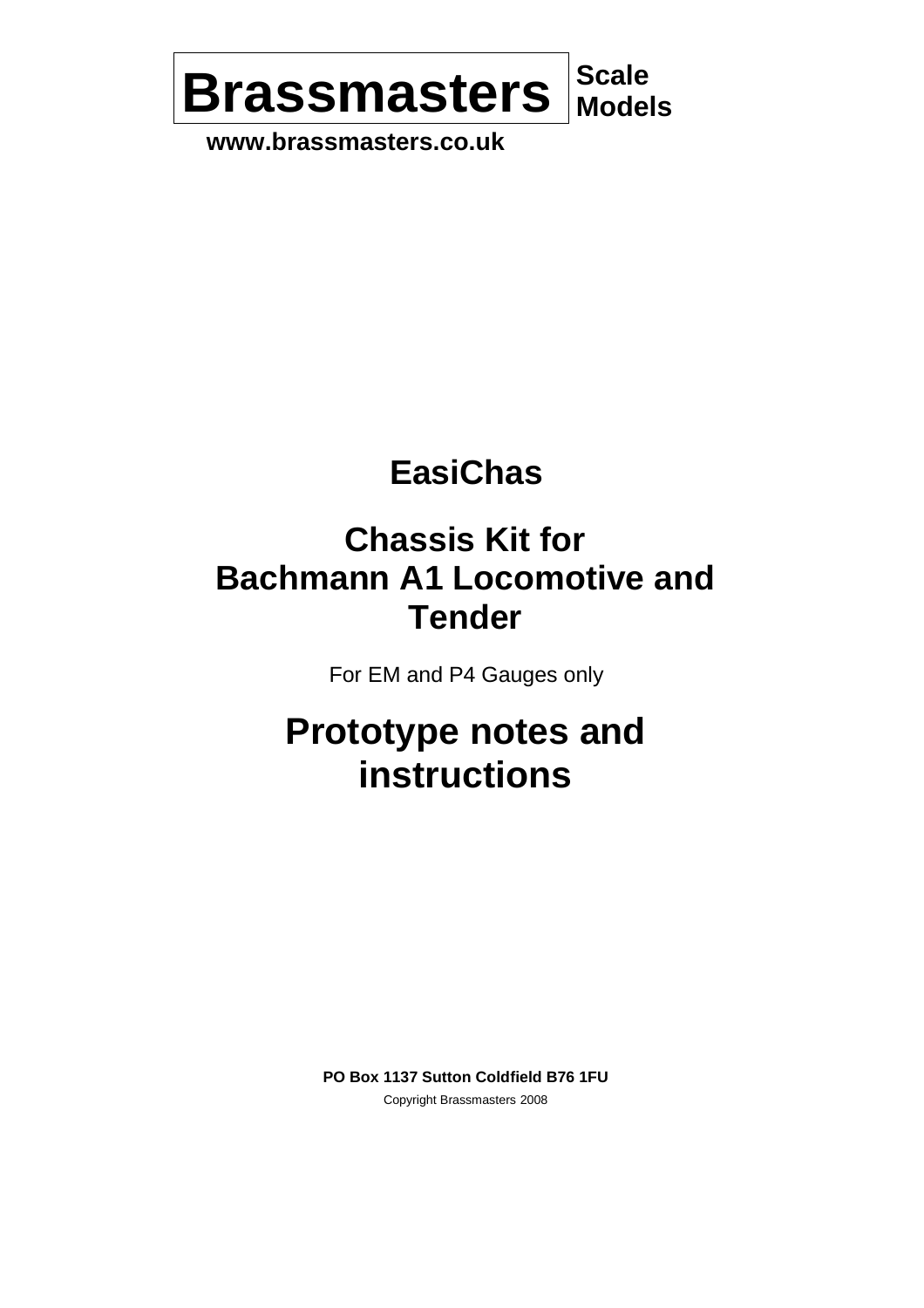#### **1 Introduction**

- 1.1 The EasiChas frames for the Bachmann A1 locomotive, based on the original concept devised by John Brighton, have been specifically designed to allow easy conversion to EM or P4 gauge, which results in a fully sprung locomotive and tender. Furthermore, the basic conversion can be completed without the need to solder any of the main components together, although a way has not been found to attach the valve gear return crank without soldering.
- 1.2 The resulting locomotive has been found to be very sure footed and has managed, without any extra weight being added, to start and haul 16 ready to run coaches up a gradient of 1 in 200.
- 1.3 There are various levels of conversion with the builder choosing which, of any, additional detail required beyond the basic conversion.
- 1.4 Basic level of conversion makes use of: fold up mainframes and keep plate with sprung bearings fold up replacement bogie fold up replacement tender frame with sprung bearings.
- 1.5 Further components are provided to add to the detail of the conversion. These are, working from the front:

AWS receiver protection plate drilling jig to allow lifting holes to be drilled in front frame extensions new middle cylinder cover and footplate overlay overlays for the main frames in front of the cylinders with bogie wheel splashers separate bogie dust guards replacement coupling rods replacement return crank replacement tender brake gear replacement tender guard irons

### **2 General Notes**

2.1 There are two etches, one for the loco and one for the tender. Numbers shown in square brackets [ ] in the instructions refer to the etch (L for the loco etch and T for the tender etch) and part numbers, e.g., [L2] is part 2 on the loco etch. The part number appears on the separate etch diagrams. Certain parts, e.g. bolts, wire, springs, are not numbered.

2.2 Some of the parts are small and easily damaged, so do please take care. Parts should be removed from the sheets as and when needed by use of a small scalpel etc., and the tabs and etch cusp removed with a small fine-cut file.

2.3 All folds and bends are made with the half-etched line on the inside unless otherwise stated.

2.4 On some parts it is necessary to emboss rivet / bolt heads from the reverse sides by use of a punch.

2.5 There are half etched test rivet holes on the back of the etch edging strip. Use these to get used to forming uniform rivets.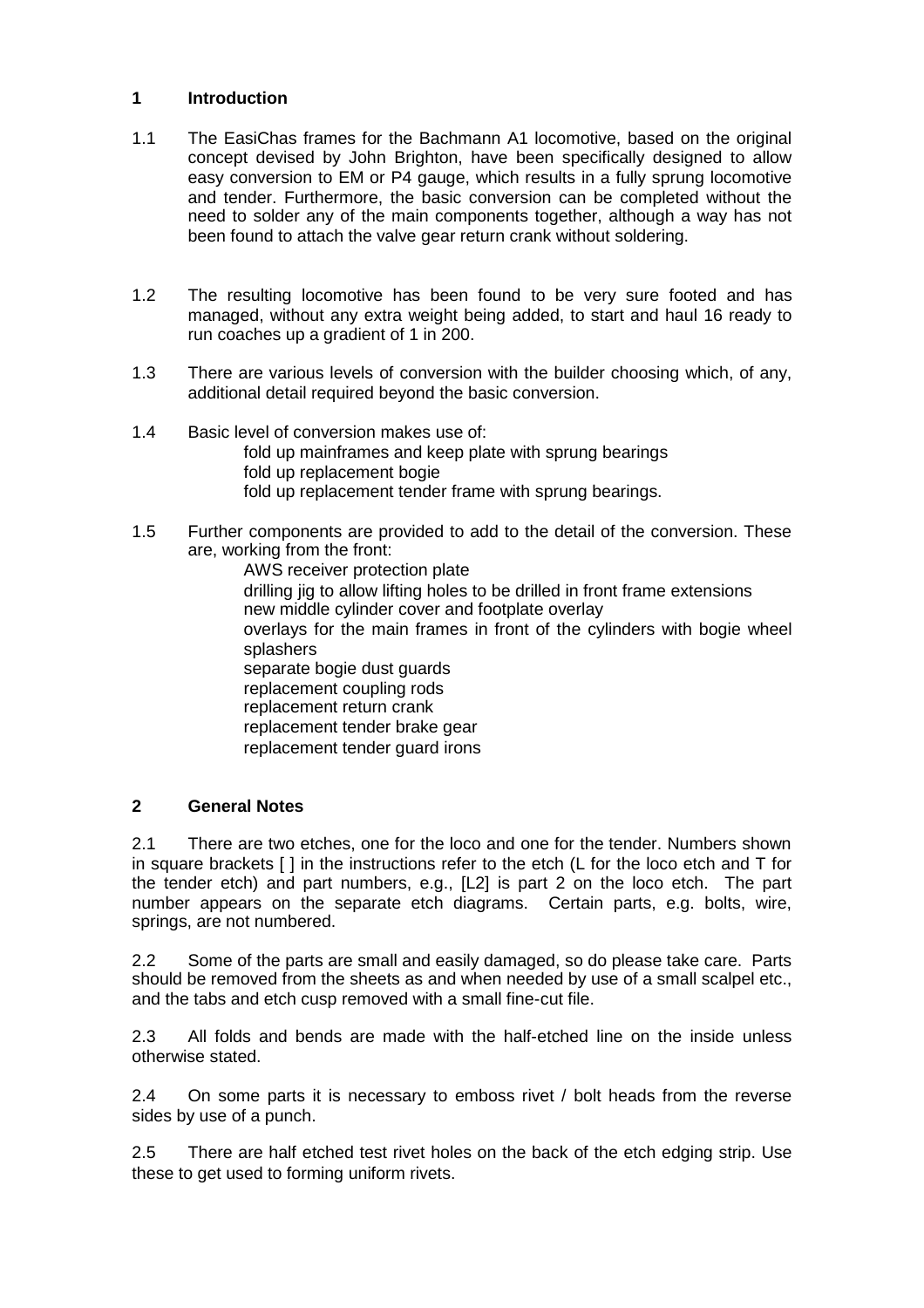# **3 Dismantling the locomotive**

#### 3.1 Tools Required A selection of cross head and normal miniature screwdrivers Small pliers

3.2 To remove the body from the chassis remove 2 screws from under the cab floor and one screw from under the front wheel of the bogie (mark up where the screws come from for later use). Unclip the wire-operating rod, LHS, from the motion bracket and slide back into the cab for safekeeping. Withdraw the chassis, making sure that you retain the loco-tender draw bar which will come away with the body. Put the body to one side.

3.3 Unscrew the 3 screws from the cylinder, slide bar support and motion bracket saddles (again marking up their identity).

3.4 Remove both crank pin screws from the centre axle and slide off the return cranks and connecting rods.

3.5 The front bogie and keeper plate is one assembly. See Photo 31. Remove the 3 screws on the keeper plate and gently press the keeper plate away from the chassis at the very front and behind the rear driving axle. Once free cut the red and black feed wires and tuck out of the way in the chassis for now, leave a tiny bit of wire on the keeper plate so you can see to which side the red and black motor feed are connected. Put the sprung plunger from under the front axle to one side.

3.6 Remove the wheel sets from the chassis, unscrew the machine screws from the remaining wheels and remover the coupling rods. Put the screws back into the wheels for safekeeping.

3.7 Hold the centre wheels and with a twisting pulling motion pull off the wheels from the axle (you will need to hold the axle with small pliers to get the second wheel off). Also slide off the plastic bushes.

3.8 Using a pair of pliers on one side of the gear wheel, gently slide the plastic gear down and off the axle by holding the axle vertical and pressing down. It is very important not to damage this gear.

3.9 Using two small normal screwdrivers, one on the top and one on the bottom, unscrew the bogie retaining screw from the boss. Note there is a washer between the bogie and keeper plate. Once free put the bogie to one side and re-assemble the screw washer and boss for use later.

3.10 Using a cross head screwdriver, unscrew the trailing wheel screw and remove the wheel carrier and spring. Unclip the Bachmann wheelset.

### **4 Dismantling the tender**

4.1 Remove the coupling from the housing by gently prising it off with a small screwdriver.

4.2 Remove the front two fixing screws.

4.3 Prise out the rear axle and remove wheel set - quite a lot of force is required!

4.4 Unscrew the third fixing screw from under the rear axle. Keep all the screws safe. Put the tender body to one side for safety.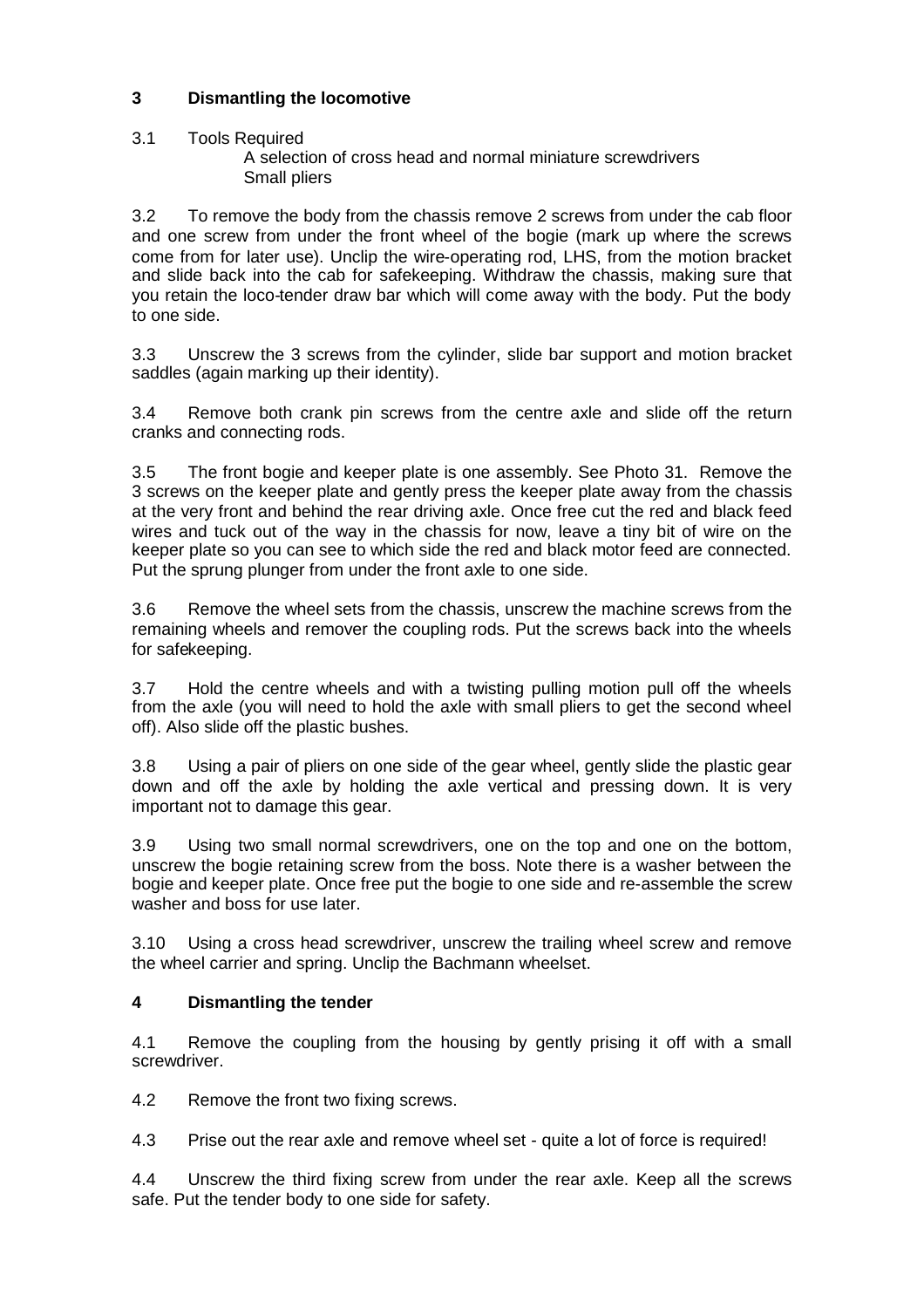4.5 Remove the coupling housing by unscrewing the fixing screw from the top of the chassis.

4.6 Prise out the remaining axles and wheel sets. Your loco and tender are now ready for conversion.

# **5 Basic loco conversion**

5.1 Remove the 3 sections from the middle of the loco mainframes [L1] and put the two washers [L3] and slide plates [L20 &L21] in a safe place for later use. Place the frames flat on the bench and with a thin metal rule fold to produce a 'U' section. Either again using a ruler or using a strong pair of pliers, fold up the small sections along the edge of the main frames at 90 degrees. See Photo 1 and Photo 2.

5.2 Ensure the mainframes fit over the original Bachmann chassis, the narrow slot in the etch fitting over the footplate support brackets. Note that they will need to be eased over the raised part of the Bachmann chassis by the driving wheel slots. The new frames will click into place once they are in the correct position. Remove the mainframes; they will need springing out at the tops to clear the edges and bosses on the cast chassis.

5.3 Check the fit of the brass bearings into the slots in the mainframes. If tight, using a smooth sharp file lightly file away the cusp equally on both of the edges of the slots until the bearing slides up and down with no binding. It is very important that too much metal is not removed resulting in a sloppy fit  $-$  no side play whatsoever is the aim, just a smooth sliding fit. See Photo 3 and Photo 4.

5.4 Remove the 3 parts from the locomotive keeper plate [L2] and put the washers [L3] in a safe place. Emboss the rivets on the locomotive keep plate [L2], 4 above each spring hanger. Fold up both sides at 90 degrees. See Photo 5.

5.5 Fit the mainframes to the Bachmann chassis, place the bearings in the slots and temporarily fit the keep plate, using the original Bachmann screws and a spacing washer [L3] under the head of each screw. See photo 32. Ensure the bearings slide to the bottom of each slot in the keep plate. If there is any tightness, lightly file away the cusp until there is no binding. See Photo 6.

5.6 Fold up the brake hanger attachment points so that they form a flat bottom 'V' shape (rather than a parallel-sided 'U' shape).

5.7 Take the new 3mm axles and test fit them, firstly in the axleboxes (if tight ream them out to 3mm using a reamer or, if you do not have one, a small round file), then place each through the axleboxes and through the "slots" in the Bachmann chassis block. If tight gently file the slots in the **Bachmann chassis** to allow the axle to move freely. The most likely problem will be the front edge of the leading axle.

5.8 Mount the Bachmann worm wheel onto the new axle by gentle pushing the gearwheel into the worm wheel, carefully ensuring that the worm wheel is offset on the axle. If it is a loose fit, a simple pop mark on the axle will grab the worm wheel. See photo 33.

IMPORTANT - Carefully examine the bearings as they are not symmetrical. It can be seen that the flange on one side of the slot is wider than the other side. For EM gauge the bearings need to be mounted in the frames with the thicker flange towards the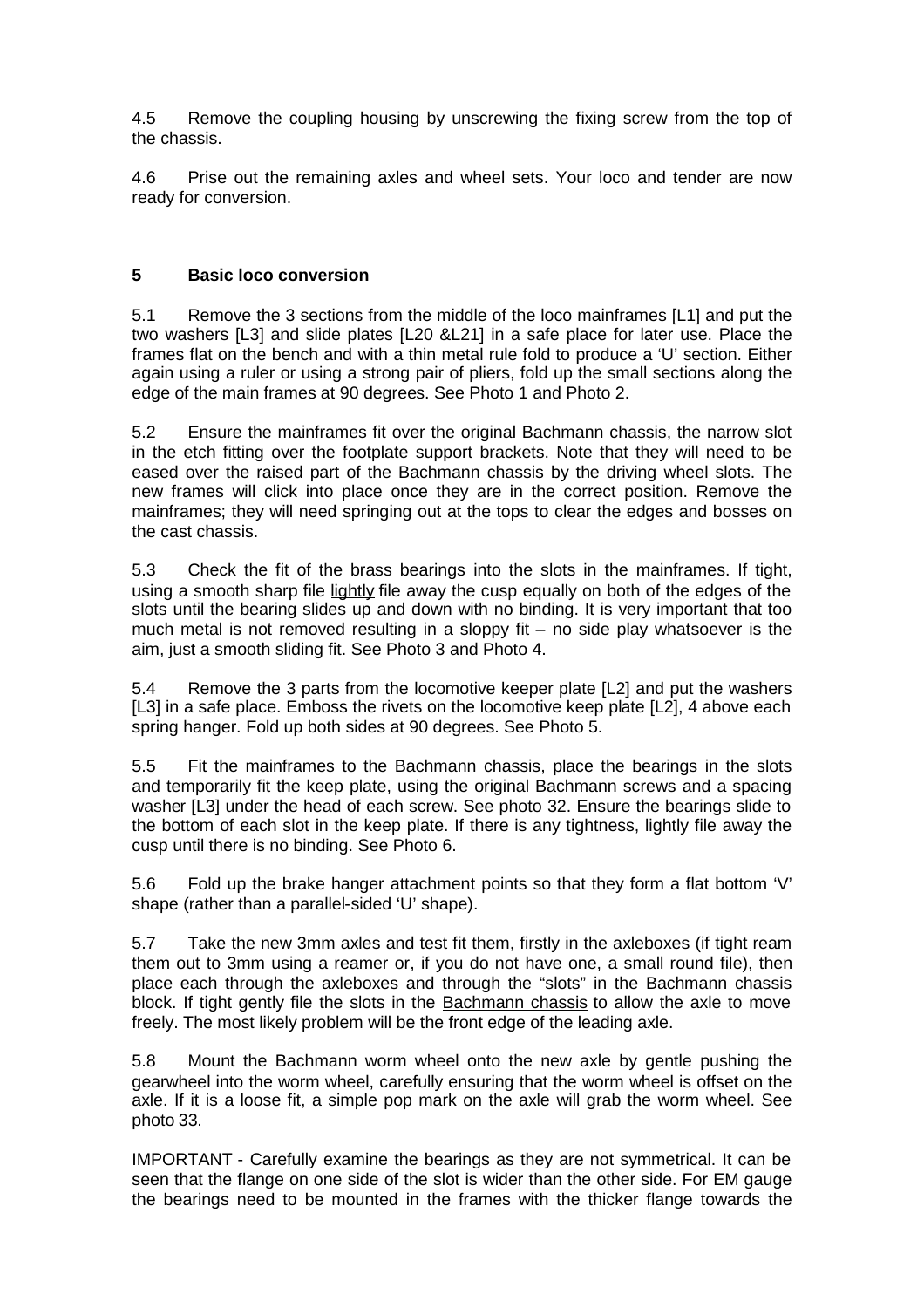centre of the frames. For P4 gauge the bearings need to be mounted with the thinner flange towards the centre of the frames. Increased side-play on the drivers can be obtained by having the thin side of the bearings on the outside or rubbing off the circular beading round the axle hole.

5.9 Mount the bearings on all axles the correct way round, then any spacing washers required (there will be about 0.7mm lateral movement of an axle with no washers in 18.83 gauge –so not many washers are required) and finally mount the wheels on the axles. Quarter the wheels with the right hand wheel leading the left hand wheel by 90 degrees (a three cylinder loco should be 120 but can cause problems on a model).

5.10 Place the bearing springs over the tongues on the frames, fit the wheelsets into the main frames and attach the keep plate. Check that the motor turns the centre wheelset with no sign of any binding.

5.11 With luck you can re-assemble the Bachmann coupling rods onto the crankpins using the special bushes provided. See photo 34. Check that all the wheels now turn without binding when power is applied to the motor. A better solution is to solder up a new set of coupling rods (see 7.7).

5.12 The bogie is intended to be built as compensated with a spring between bogie and chassis (as in the Bachmann original) although it can be built as sprung (for the sprung version see 7.5). For the basic version, open the holes on the bogie etches [L4], [L5], [L6] and [L7] for the bogie wheel axles or 16BA bolts as appropriate. The axle holes should allow the axle to slide or rotate freely without any slop.

5.13 The basic bogie has the dust guards attached to the main spacer (for separate dust guards see 7.6). Emboss the rivets for the dust guards.

5.14 The prototype bogie sideframes were assembled to the stretcher by countersunk rivets. These sometimes were not flush. If required, push through lightly the half etched rivets on the sideframes.

5.15 Fold up the bogie sideframes [L4] and main spacer [L5], bend the spacer [L6] back on itself through 180 degrees to make a double thickness (with the half etch line on the outside) and fold down the small triangular sections on the top plate [L7]. Apart from spacer [L6], ensure that every other angle is 90 degrees. See Photo 7 and Photo 8.

5.16 Fit the main spacer into the sideframes. This should be a fairly tight fit, but shouldn't force the sides of the sideframes outwards. Ensure that the axle holes in both etches line up. Also ensure that the vertical front and rear plates of the main spacer line up with the sideframes. Any slight discrepancy can be corrected by tweaking one or more of the bends. See Photo 9 but note that the spacer [L6] is missing in photo 9.

5.17 Assemble the bogie by adding the spacer [L6] (with the larger hole towards the bottom) on top of the main spacer, followed by the top plate. Ensure that the tail of the top plate engages into the small slot in the rear plate of the main spacer. See photo 19 of completed bogie. Fit the two 16BA screws and nuts, passing the screws through the mounting holes from the top. An etched spanner [L8] is provided which needs bending at 90 degrees along the etch line, to hold the nut whilst the screw is tightened with a screwdriver..

5.18 Fit the wheels to the bogie using sufficient spacing washers to ensure there is no sideplay. Bend the guard irons to shape. See photo 18. Bend the dust guards back but not quite as far as the bogie side frame angle.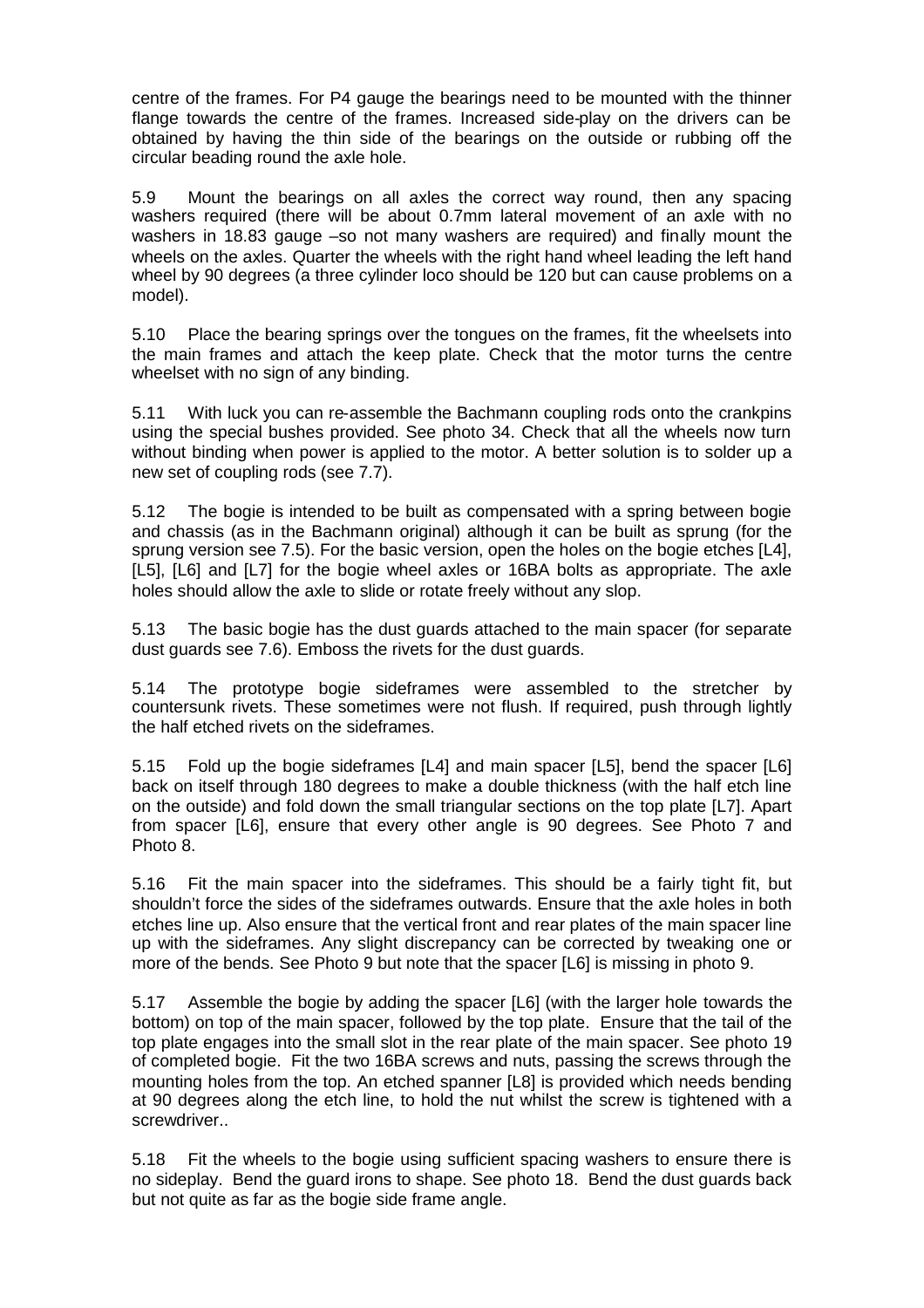5.19 Cut the Bachmann keeper plate with a saw as indicated in Photo 10. See Photo 11. Ensure that the remaining front portion does not foul on the new sideframes or keep plate

5.20 Re-assemble the bogie to the front part of the Bachmann keep plate using the original screw and special nut, but using one of the new springs provided and with etched washer [L9] between the top of the spring and the underside of the Bachmann keep plate. (You will need to loosen the front fixing screws on the new keeper plate to slide the original bogie carrying block into place). See photo 35.

5.21 Fit the new trailing wheelset into the Bachmann rear truck with sufficient washers to take up most of the float. Attach the rear truck into the Bachmann chassis using the other new spring.

5.22 The original Bachmann keeper plate can be re-used as a pickup plate.

5.22.1 First carefully cut the brake gear off the Bachmann keep plate by sawing next to the main part of the centre solid section. Keep safely for later use. Then remove the springs again cutting with a saw. See photo 12. The original keeper plate screws are not quite long enough to retain this plate so deepen the countersunk holes with a 1/8" or approx. 3.5mm drill – do not open the holes right through! Remove the plastic central rib where this interferes with the screw/washer retaining the new brass keeper plate. Test fit the plastic pickup plate to ensure it fits flush.

5.22.2 Gently bend the phosphor bronze pickup wipers so they both touch the rear of the wheels (including when they move from side to side) and clear the new etched springs. See Photo 13

5.22.3 Remove the pickup plate and the keeper plate and file two "notches" in the keeper plate to line up with those in the rear of the chassis for the motor wires (sorry we forgot to etch these!) Unscrew the PCB block from the chassis behind the motor and feed the wires through the chassis. Solder to the pickup plate (this is why a little wire was left on the pickup plate - to get the polarity correct! Mine was Red to left side looking forward from above). If using wheels that have one side live to the chassis/frames there is a small tabbed washer [L10] provided to attach to the original Bachmann wire and which is placed under the rear frame screw. The piclups in place are shown in Photo 14.

5.23 Test run the chassis. If it is intended to run the loco round tight curves on a loco where the chassis/frames are live, then it may be necessary to remove the front leg of the leading brake hanger attachment point on each side of the sideframes together with the front sanding pipes. This is easy to do once the model is completed so a decision does not need to be made at this stage.

5.24 Clean up the cut line on the plastic brake hangers to ensure there are no raised edges. Attach the brake hangers to the brake hanger attachment points using cyanoacrylate glue or epoxy resin.

5.25 Take the brake pull rod etch [L11] and clip it into the holes in the bottom of the brake hangers.

5.26 Diagram 1 shows the new arrangement for the return crank and Photo 15 the completed valve gear (with replacement Rods). Remove return crank from the Bachmann valve gear by drilling out the rivet attaching it from behind; be careful not to damage the hole in the valve gear as a new rivet will have to go through this.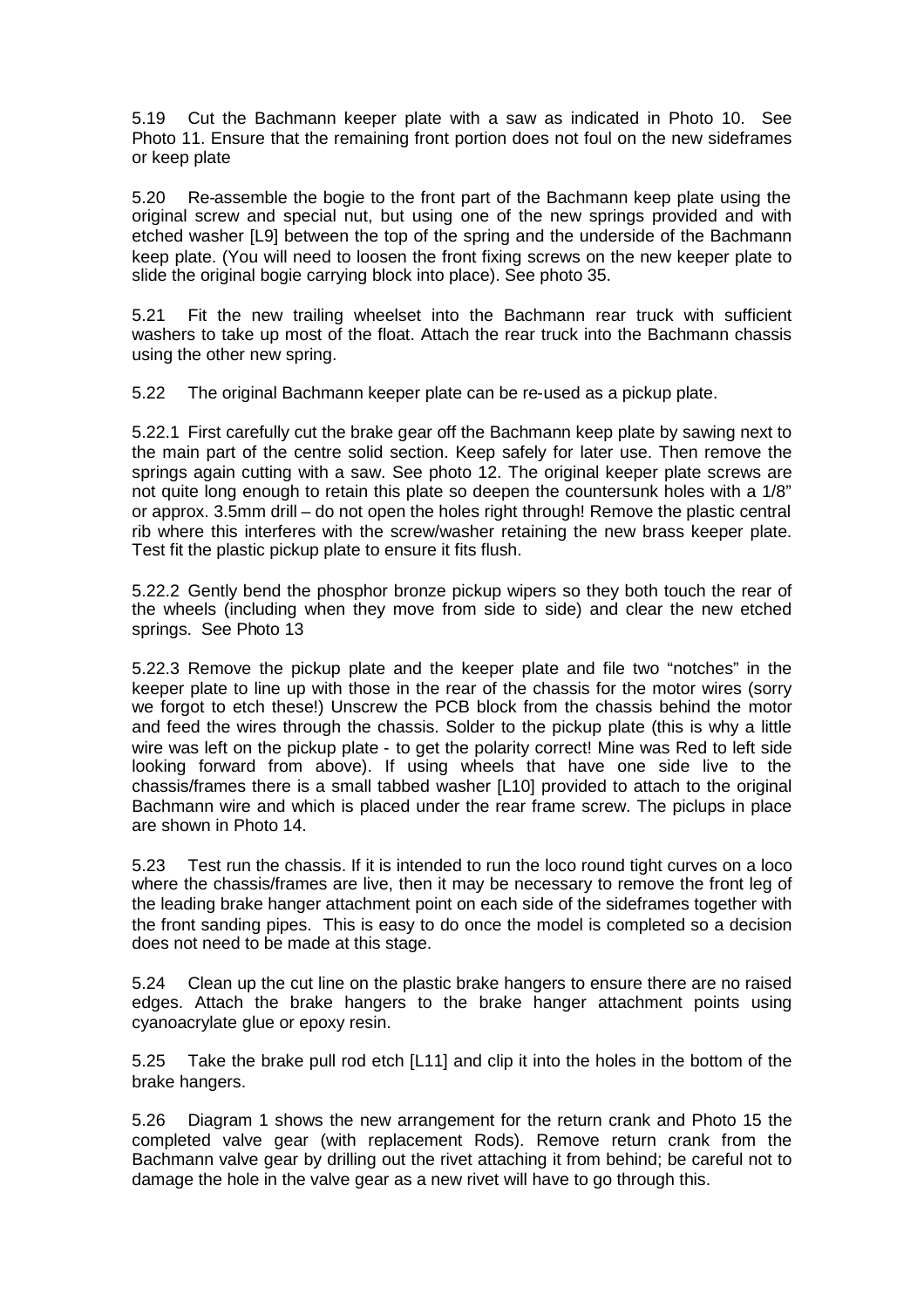5.27 Form the new return crank by soldering the Return crank front [L12] to the return crank rear [L13]. Solder the return crank assembly to a crank pin nut.

5.28 Screw the return crank onto the centre crankpin. Adjust the length of the crankpin so the return crank sits at the same angle as the original Bachmann one.

5.29 When satisfied with the angle when fully tightened, attach the other end of the return crank to the Bachmann valve gear by a rivet inserted through the valve gear from the front. The rivet can be attached by squeezing with pliers firmly so the back expands. An alternative is to oil the moving link and carefully solder the rivet to the rear of the return crank working quickly with a very hot iron. The hole etched in the return crank is for those wishing to drill and tap the crank. This should be filled with low melting point solder or filler and filed flush.

5.30 Replace the cylinders and valve gear onto the chassis. Check the valve gear runs freely under power.

5.31 Attach the driving wheel balance weights [L14] and the coupled wheel balance weights [L15] to the wheels, using photographs to ensure the correct position.

5.32 Re-fit the loco body. It may be necessary to open out the motor hole in the footplate with a large flat file as the chassis is now marginally wider. The basic loco conversion is now complete. See photo 35.

#### **6 Basic tender conversion**

6.1 Taking the tender frames [T1], fold the outer half of the slotted sections back on themselves. Note: the etched line is on the outside of the bend. To ensure a tight bend, squeeze the two halves together using a pair of pliers.

6.2 Open up the slots in the tender frames [T1] so that the tender axles slide freely without any slop.

6.3 Bend out the eight small ears on each side of frames at 90 degrees.

6.4 Ensure that the new frames fit into the Bachmann tender (a light file around the rear slot and front edges of the frames may be necessary. It may also be necessary to remove a small amount of plastic along the bottom of the tender around the round ejection pin marks to ensure the frames fit flat).

6.5 Fold up the 8 axleboxes [T2]. This is best done by placing the etch with the  $\frac{1}{2}$ etched middle section perpendicular to the edge of a rule, or similar, to form a 'T' shape. Push down on each end of the etch so that it begins to wrap over each side of the rule. See photo 36. Remove from the edge of the rule and push together between the fingers. Complete the bend by squeezing the two edges furthest from the bend with a pair of pliers. The holes in the two halves of the folded section should be in line. Open out the holes so that the axles rotate freely without and slop.

6.6 Assemble the outer two tender wheelsets through the tender frames by firstly fitting a bearing, then fitting the axle through the frame, then fitting the second bearing, and finally the second wheel. Sufficient washers also need to be fitted between the wheel and the bearing to ensure there is minimum sideplay. See Photo 28.

6.7 Assemble the other two wheelsets in the same way but without the spacing washers.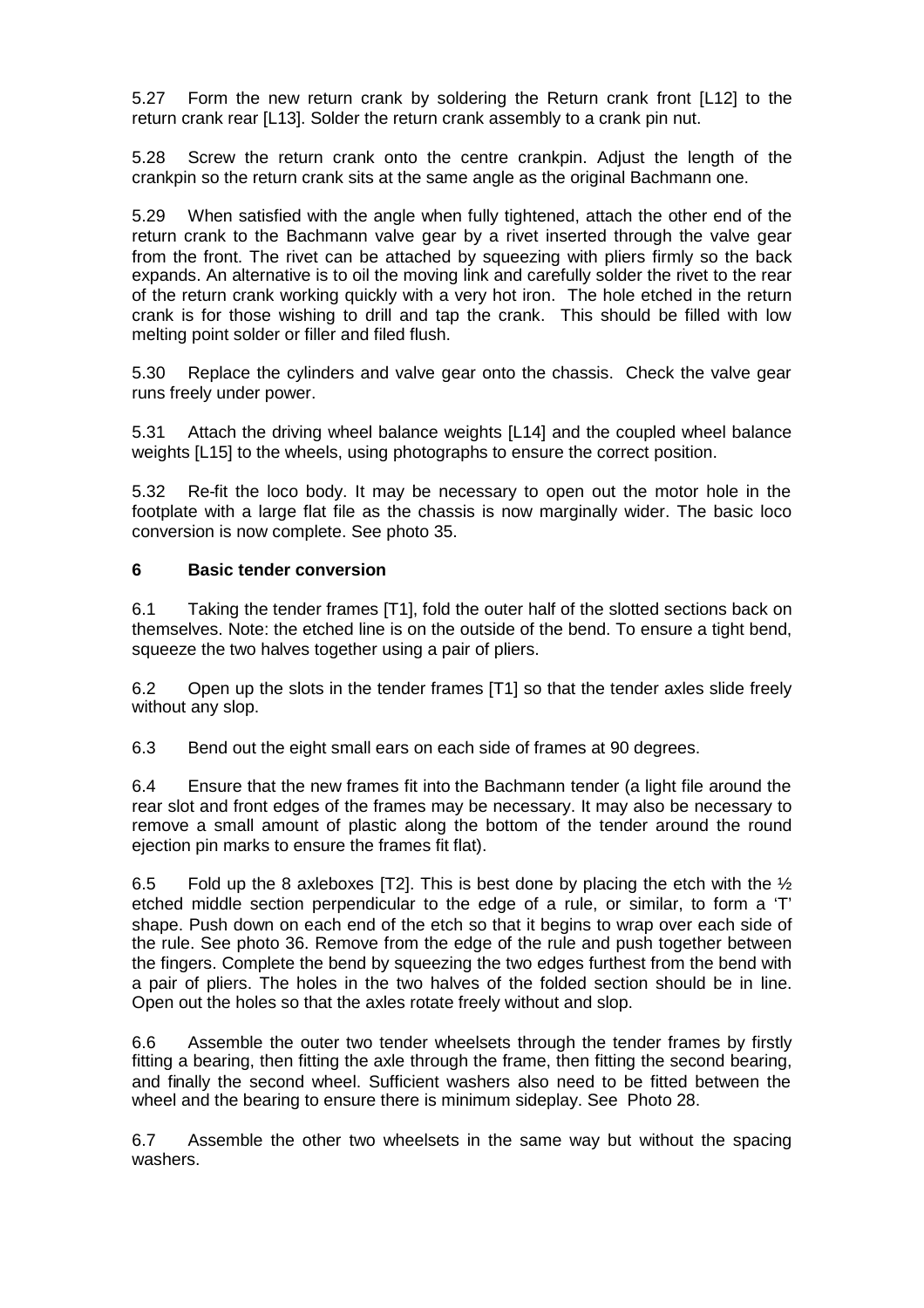6.8 Slide a piece of 0.25mm spring wire through the first ear on one side of the frames, then through the slot in the top of the first axlebox, through the next ear, and so on until all 4 axleboxes are mounted on the wire. Bend the wire over at each end to retain it. Repeat for the other side of the frames.

6.9 Fit the frames to the Bachmann tender using the original Bachmann retaining screw. If preferred, a second screw can be fitted through the hole in the brass frames towards the front of the tender. See Photo 14.

6.10 The basic tender conversion is now complete.

# **7 Additional loco components**

The following additional items are provided in the kit and may be used if the builder requires.

7.1 Drilling jig for front frame lifting holes

7.1.1 Take the jig [L16] and hold it in place over the step on the outside of the front frames on the loco body. Using a 0.75 mm drill, spot through the hole and drill through the plastic frame, open up with a 1.1 mm drill. Repeat for the other side.

7.2 Front chassis overlays

7.2.1 Emboss the rivets in the two front chassis overlays [L17 and L18].

7.2.2 Curve the two bogie wheel splashers [L19] to match the radius of curve above the bogie wheel. NOTE: the two should be of opposite hands. See Photo 20.

7.2.3 Solder the splashers into position. The angled corner should be to the outside and towards the rear of the loco.

7.2.4 If required to fit the representation of the bogie slide covers, bend up the tab on the bottom of the chassis overlay to 90 degrees. Solder the middle plate [L20] and the bottom plate [L21] to the bottom of the tab to form a cut off pyramid shape - see Diagram 2 and Photo 20. File carefully to shape– see prototype Photo 16 (this is an A2/3 but these were of the same design). Repeat for the other side.

7.2.5 File off the detail on the Bachmann chassis ahead of the cylinders and attach the overlays using cyanoacrylate or epoxy resin.

7.3 Replacement center cylinder cover

7.3.1 The Bachmann model has this moulded against a vertical back plate whereas it should be angled (parallel to the sloping front frames - see photos). This is not a simple modification but the resulting improvement in the front of the loco is noticeable.

7.3.2 Study photos of the prototype.

7.3.3 Emboss the rivets on the centre cylinder cover overlay [L22]. See photo 21 and photo 22. Ensure that it fits over the valve rod cover and sits at the appropriate angle. Take the crescent shaped cover [ L23] and gently file the so that the bottom edge fits into the recess, sitting flush at the (flat) bottom but the top is proud, thereby giving an angled plate as in the prototype. Solder in place. If required, remove the plastic valve rod cover and replace with a piece of 1.2mm diameter brass rod soldered into the overlay . There was also a feed pipe to this cylinder, which can be formed from copper wire (not supplied –use strands of multi-core electrical wire).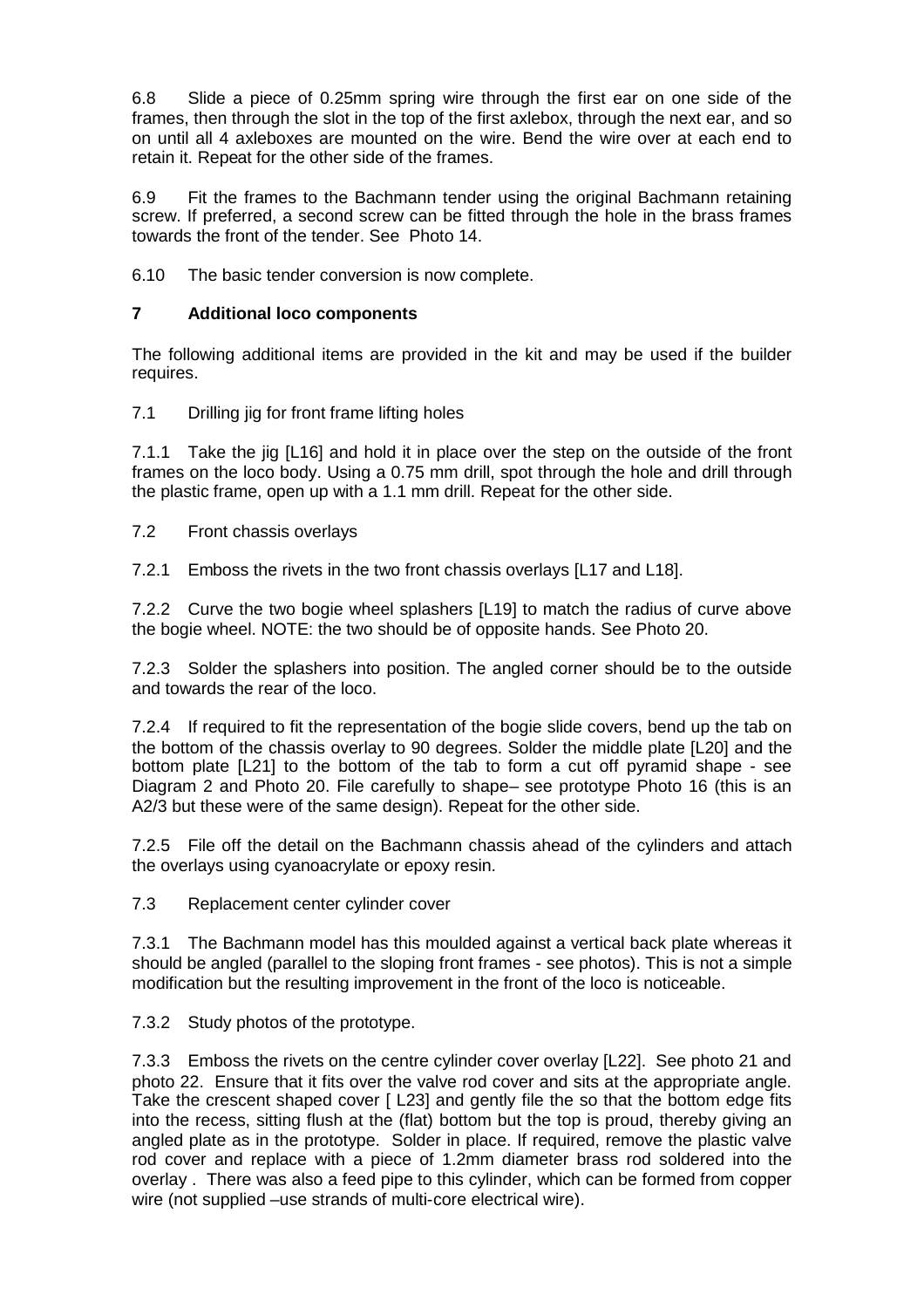7.3.4 Attach the complete assembly to the front of the loco using cyanoacrylate or epoxy resin.

7.4 AWS receiver protection plate.

7.4.1 Not all locos had the AWS protection plate - study photos of the prototype. Emboss the rivets in the AWS receiver protection plate [L24] and bend to shape. This varies from nearly 30 degrees from vertical when ex works, to vertical when repeatedly bashed!

7.4.2 Attach to the front of the loco using cyanoacrylate or epoxy resin.

7.5 Fully sprung bogie

7.5.1 If desired the front bogie can be sprung rather than compensated. Open up the leading axle holes in the bogie sideframes to the half etched marks. Ensure the axles can slide freely without any slop.

7.5.2 Remove the tail from the top plate.

7.5.3 Assemble the bogie by fitting the main spacer into the sideframes. Place two lengths of 0.25mm spring wire in the half etched slots in the top of the main spacer. Trap the wires in position by placing the spacer on top of the main spacer, followed by the top plate. Fit the two 16BA screws and nuts, passing the screws through the mounting holes from the top. An etched spanner [L8] is provided to hold the nut whilst the screw is tightened with a screwdriver, which needs bending at 90 degrees along the etch line.

7.5.4 Fit the wheels to the bogie using sufficient spacing washers to ensure there is no sideplay. Ensure the spring wire is above the axles.

7.6 Separate dust guards

7.6.1 To fit the separate dust guards, first break off the integral dust guards on the front of the bogie and file flat. Solder the separate dust guards [L22 and L26] to the bogie front using the half etched lines as a guide.

7.7 Replacement coupling rods.

7.7.1 Each side is manufactured from 4 etches and hinged behind the center crank pin. There are also overlays for the bosses. In all cases cut the half etch supporting the bosses near the bosses and away from the rods in order to not distort the rods.

7.7.2 Cut rods from fret [L27 & L28]. Remove the bosses from the center but do not separate the two sides of the rods. See photo 23.

7.7.3 Bend the half etch tabs between each pair of rods to allow the rods to touch back to back - this holds them accurately ready for soldering. It is critical to align the two halves exactly in order to make one rod so take some time tweaking. Do not clean off the tabs from the rods at this stage in order to minimise risk of distortion. See photo 24 and photo 25.

7.7.4 Place a little flux along the top surface of the rod and apply heat; the solder on the soldering iron will run down between the rods and join them. The secret is to apply only a little solder at a time. Solder will fill the "cusp" and give the impression of a solid rod. See photo 26. Repeat for the whole length of the rod.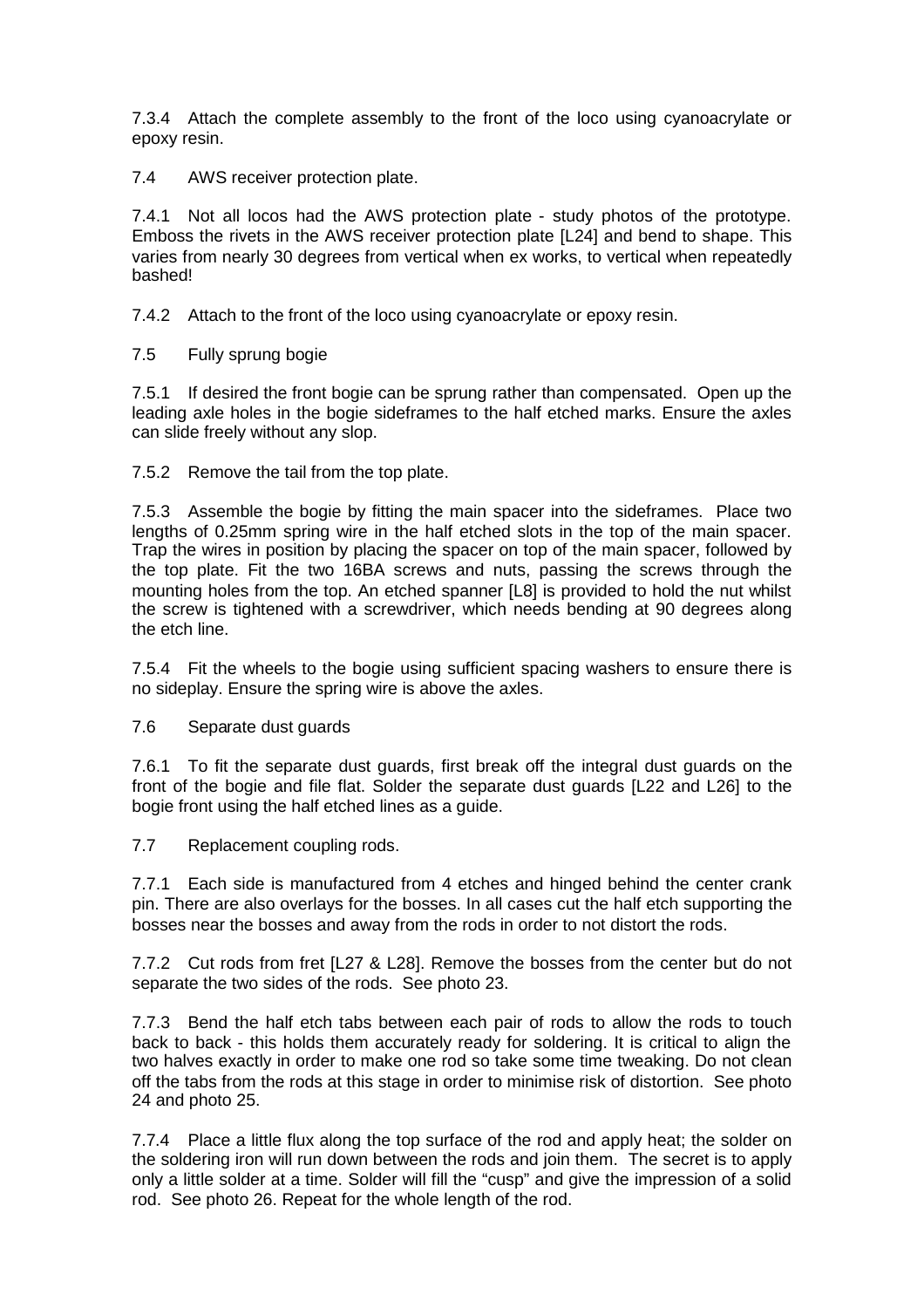7.7.5 There are four bosses – the front boss [L29] and the centre boss [L30] are fitted to the leading coupling rod, and the the rear boss [L31] and the forked joint boss [L32] are fitted to the trailing coupling rod. The front boss [L29] forms a recessed hole for the front crankpin. Spare bosses are provided on the etch. Apply each boss holding in place with a cocktail stick and solder in place using the same technique as for joining the rods. Clean up each rod with files. Carefully blend the bosses into the front face of the rods.

7.7.6 The rear length of each rod has a knuckle joint to manufacture. The front and rear rods are joined with a rivet which is pushed through from the front and then cropped back on the rear leaving about 0.5mm proud. To stop solder flooding the joint apply a little oil to the surfaces not to be soldered - this will prevent the solder running into the joint. Keep the rear of the rod clean. Solder can then be quickly applied with a very hot iron to fix the rivet in place. Clean off excess solder leaving enough to keep a strong joint. See photo 27 of completed Rods

7.7.7 Open up the crankpin holes in order that the crankpin bushes will rotate in the rod. This can be done with a reamer, broach or a fine Swiss file. The front recessed boss must have a very short bush.

7.7.8 Fit the rods to the wheels and test run.

Note: on the A1 the axle protrudes beyond the wheel face, therefore ensure the rods do not catch on the axles. If necessary fit washers behind the rods.

### **8 Additional tender components**

8.1 Tender brake gear.

8.1.1 The prototype had double pull rods, one each side of every wheel (i.e. 4 rods). The Bachmann tender has brake hangers and pull rods moulded in-line with the frames. See photo 28 of finished model. If desired remove these and replace as follows:

8.1.2 There are two versions of the tender brake blocks and hangers, the fully detailed version and the outline version. For the detailed version it is necessary to solder the two halves of each brake hanger together See photo 27, whereas for the outline version a single etch is provided for each brake hanger.

8.1.3 Drill out the holes in the tender frames to clear 0.7 mm wire. Also drill out the top and bottom holes in each brake hanger to clear 0.7 mm wire.

8.1.4 For the detailed version of the brake hangers solder together the two halves [T3 and T4] of the leading brake hanger. See photo 27. Repeat for the second leading brake hanger. Solder together all of the remaining brake hanger halves [T5 and T6].

8.1.5 Place a 24 mm long piece of 0.7 mm brass wire through each of the holes in the tender frames but do not solder. Hold centrally by using a piece of masking tape.

8.1.6 Solder a brake hanger (either the detailed ones assembled above or the outline version [T7, T8, T9 and T10] to each end of each piece of wire so that the brake block touches the wheel in the correct position on the tread.

8.1.7 Solder a piece of wire between the bottom holes of each pair of brake hangers, using the rear hole in the leading hanger, leaving a sufficient amount protruding each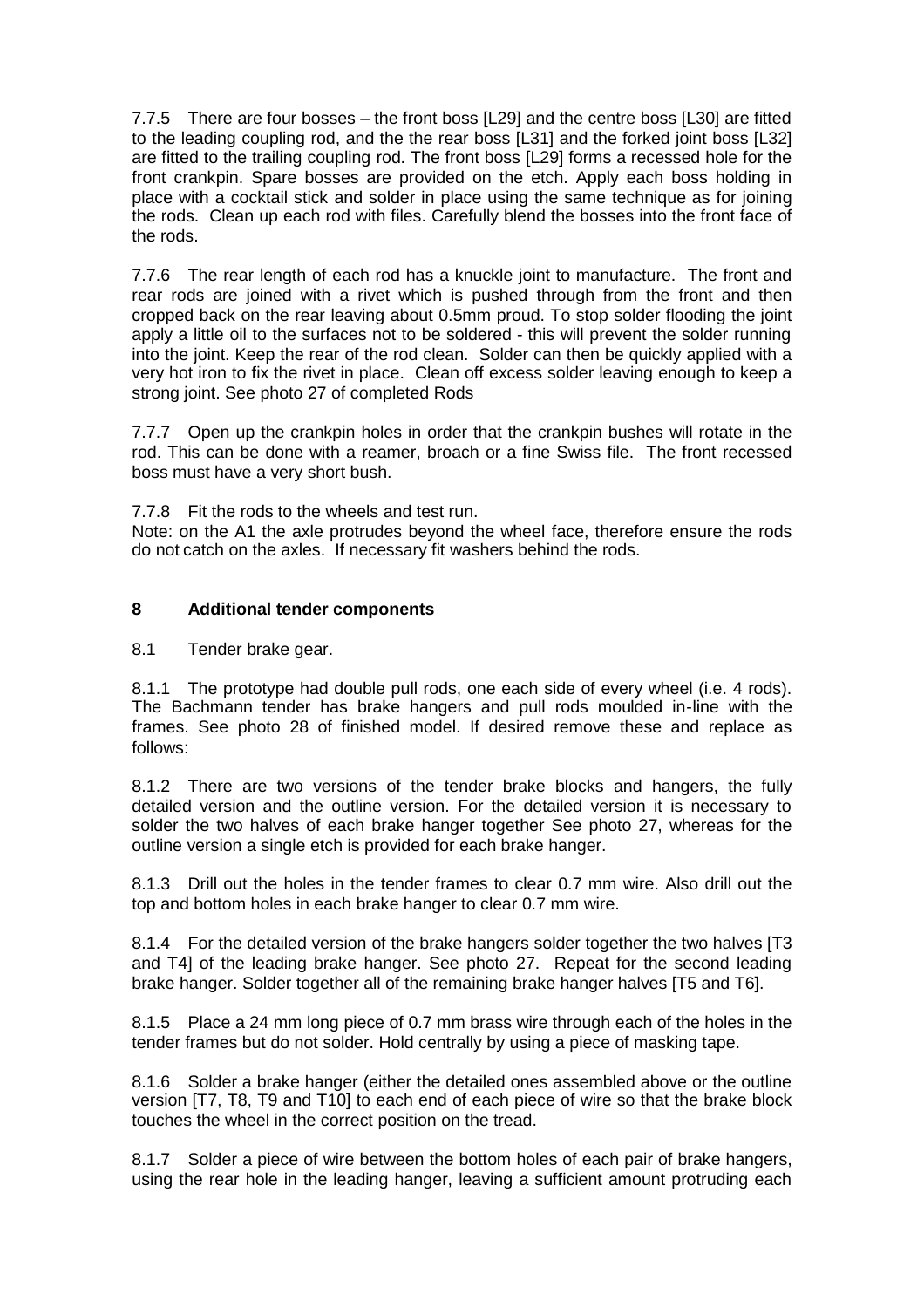side to allow the outside pull rods to clear the front face of the wheels. Remember to allow for side play.

8.1.8 Place a brake pull rod [T11] over the ends of the protruding brass wire on both sides of the tender. See photo 29.

8.1.9 Rotate the brake hangers backwards so that the brake blocks clear the wheels adequately and solder the top cross wire in the frames. Once the first one is done the pull rods will hold all the others in the correct position.

8.1.10 Solder the outside pull rods to the brass wire, allowing sufficient clearance for side play.

8.1.11 Cut a small section from the middle of the lower cross wires. Place the pull rods over the wire and solder in position allowing sufficient clearance for side play.

8.1.12 Trim the lower wire to the inside and outside of each brake hanger.

8.1.12 File through (do not snip - it will distort the chassis) each of the top wires between the frames and then trim each back flush with the inside of the frames.

8.1.13 Take the front Bachmann plastic brake cross shaft and front pull rods and carefully shorten the cross shafts so it fits in the front etched brake hanger holes. Clip in place.

8.2 Tender guard irons.

8.2.1 Cut off the moulded plastic guard irons from the Bachmann side frames. Emboss the rivets on the etched guard irons [T12] and bend to shape.

8.2.2 Attach guard irons to the inside face of the Bachmann side frames using cyanoacrylate or epoxy resin.

| L1              | Loco mainframes                   | L26             | Dust guard right                       |
|-----------------|-----------------------------------|-----------------|----------------------------------------|
| L2              | Loco keep plate                   | L27             | Leading coupling rods (2)              |
| L <sub>3</sub>  | Keep plate washer (3)             | L28             | Trailing coupling rods (2)             |
| L4              | Bogie side frame                  | L <sub>29</sub> | Front coupling rod boss (2)            |
| L <sub>5</sub>  | Bogie main spacer                 | L30             | Middle coupling rod boss (2)           |
| L <sub>6</sub>  | Bogie spacer                      | L31             | Rear Coupling rod boss (2)             |
| L7              | Bogie top plate                   | L32             | Forked joint boss (2)                  |
| L8              | Spanner                           | L33             | Spacer washers for 3 mm axles          |
| L9              | Bogie spring washer               |                 |                                        |
| L10             | Tabbed washer                     |                 |                                        |
| L11             | Brake pull rods                   |                 |                                        |
| L12             | Return crank front (2)            | T <sub>1</sub>  | Tender frames                          |
| L13             | Return crank rear (2)             | T <sub>2</sub>  | Tender axleboxes (8)                   |
| L14             | Driving wheel balance weights (2) | T <sub>3</sub>  | Leading brake hanger $1st$ half (2)    |
| L15             | Coupled wheel balance weights (4) | T <sub>4</sub>  | Leading brake hanger $2^{nd}$ half (2) |
| L <sub>16</sub> | Frame drilling jig                | T <sub>5</sub>  | Brake hanger $1st$ half (6)            |
| L17             | Front chassis overlay left        | T <sub>6</sub>  | Brake hanger $2^{nd}$ half (6)         |
| L18             | Front chassis overlay right       | T7              | Leading brake hanger (outline) left    |
| L <sub>19</sub> | Bogie wheel splasher (2)          | T <sub>8</sub>  | Leading brake hanger (outline) right   |
| L20             | Bogie slide cover middle (2)      | T <sub>9</sub>  | Brake hanger (outline) left (3)        |

### **Etched Component List**